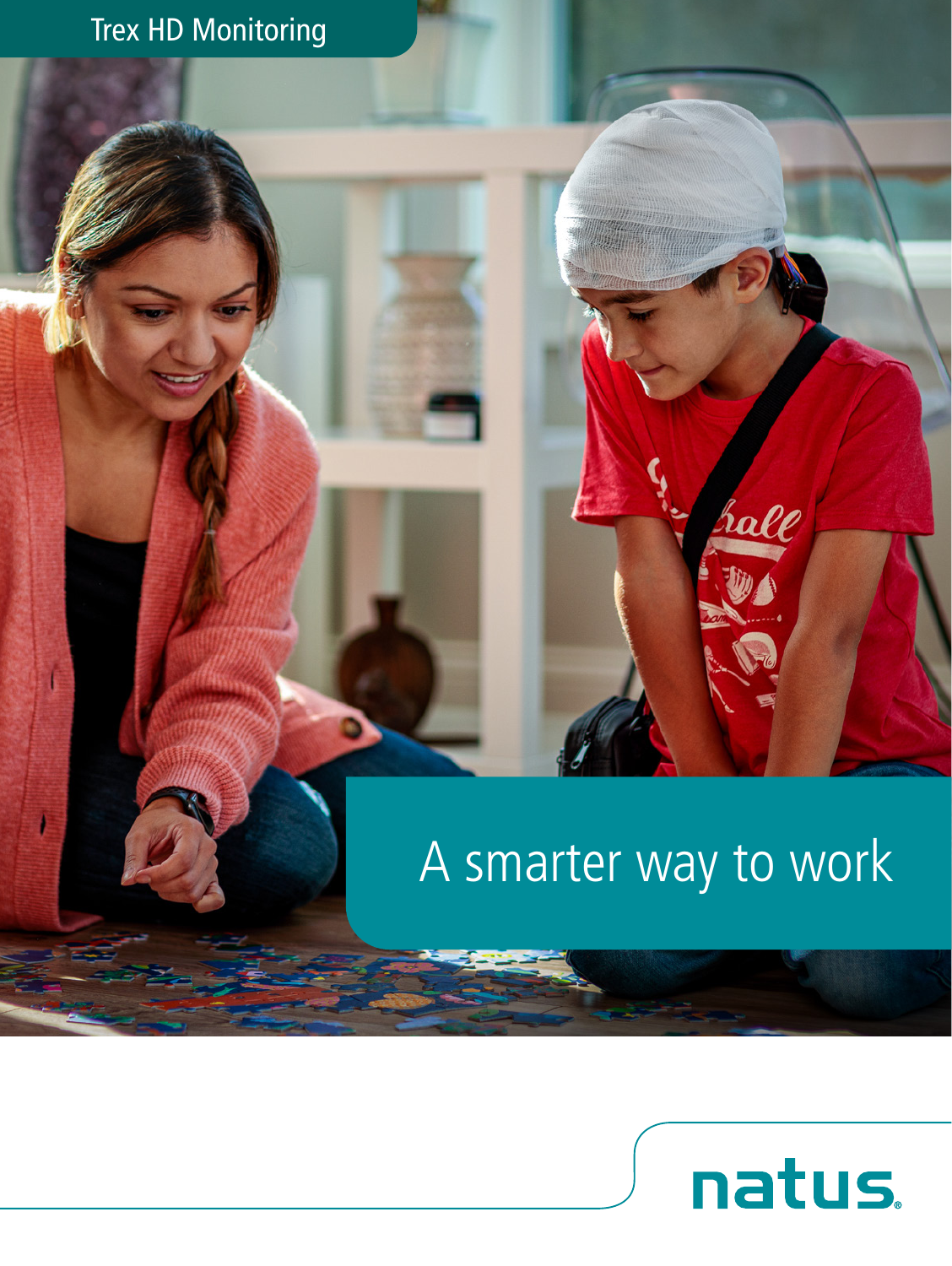# Real-time access to ambulatory EEG recording

# Providing in-home video EEG telemetry with continuous remote connection

With continuous monitoring in a compact, portable system, **Trex HD Monitoring video ambulatory EEG system** offers a complete uniform solution for observing, recording and annotating all types of EEG testing in both pediatric and adult patients.

## Simple and intuitive

#### Offering ease of use in the home environment

Streamline ambulatory recording without missing a beat. Further reviewing and collaboration is made possible with Trex HD Monitoring.

- No patient interaction required for up to 72 hours
- Begin an ambulatory EEG study with a few simple clicks
- Intuitive NeuroWorks® software provides custom study profiles of your choice already preloaded
- Annotation reminders promote the user to add notes and review the collected data
- Offers multi-day recordings to monitor the entire duration of the study with test results made available on a secured server

# **Sophisticated**

#### Remote connectivity with high-definition quality

Built on the powerful NeuroWorks software platform, experience an amplifier that brings reliability and flexibility when used in a multitude of studies.

- Smart new features provide wireless monitoring and review with simultaneous data transferred to a local storage server
- Lab-quality results and industry-leading signal quality for clean data collection
- Confidence in data quality recording with real-time access for remote check-in
- For use in ambulatory monitoring, routine EEG, LTM and Sleep studies

### Compact & portable

#### A flexible alternative for both patient and clinician

With continuous data recording in a small, lightweight device, Trex HD Monitoring is a powerful solution that doesn't stand in the way.

- A compact design increases mobility and optimizes comfort, making the patient free to resume their normal daily activity
- HD video output with convenient USB camera integration
- Configurable patient-wearable amplifier with a cross-body pouch

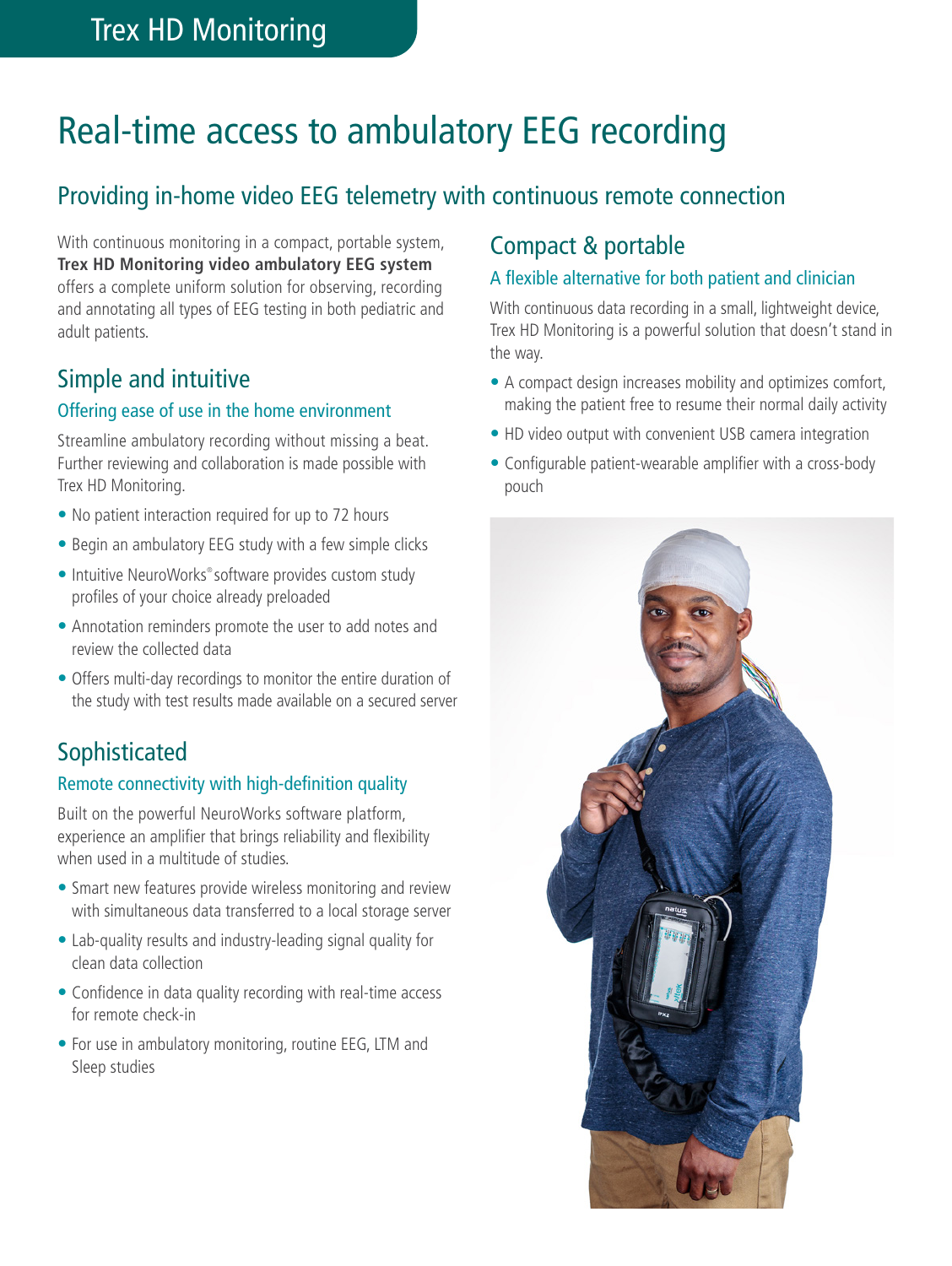

# Trex HD Monitoring features and benefits

Includes everything needed for ambulatory EEG monitoring, including:

- 24 referential, 4 differential and 4 DC channels
- AA batteries and rechargeable external battery pack provide up to 72 hours on one battery charge; add additional battery packs for extended recordings
- Internal SD card storage space to record up to 96 hours of ambulatory EEG data
- Features high-definition USB and integrated camera options
- Built-in pulse oximeter and photic stimulator input
- Excellent signal quality
- Automated export of study data from the patient's home setting to clinic servers
- Convenient and rugged transport case
- Capable of Sleep studies with SleepWorks®
- Bluetooth pairing for synchronized video recording
- Optional patient event button